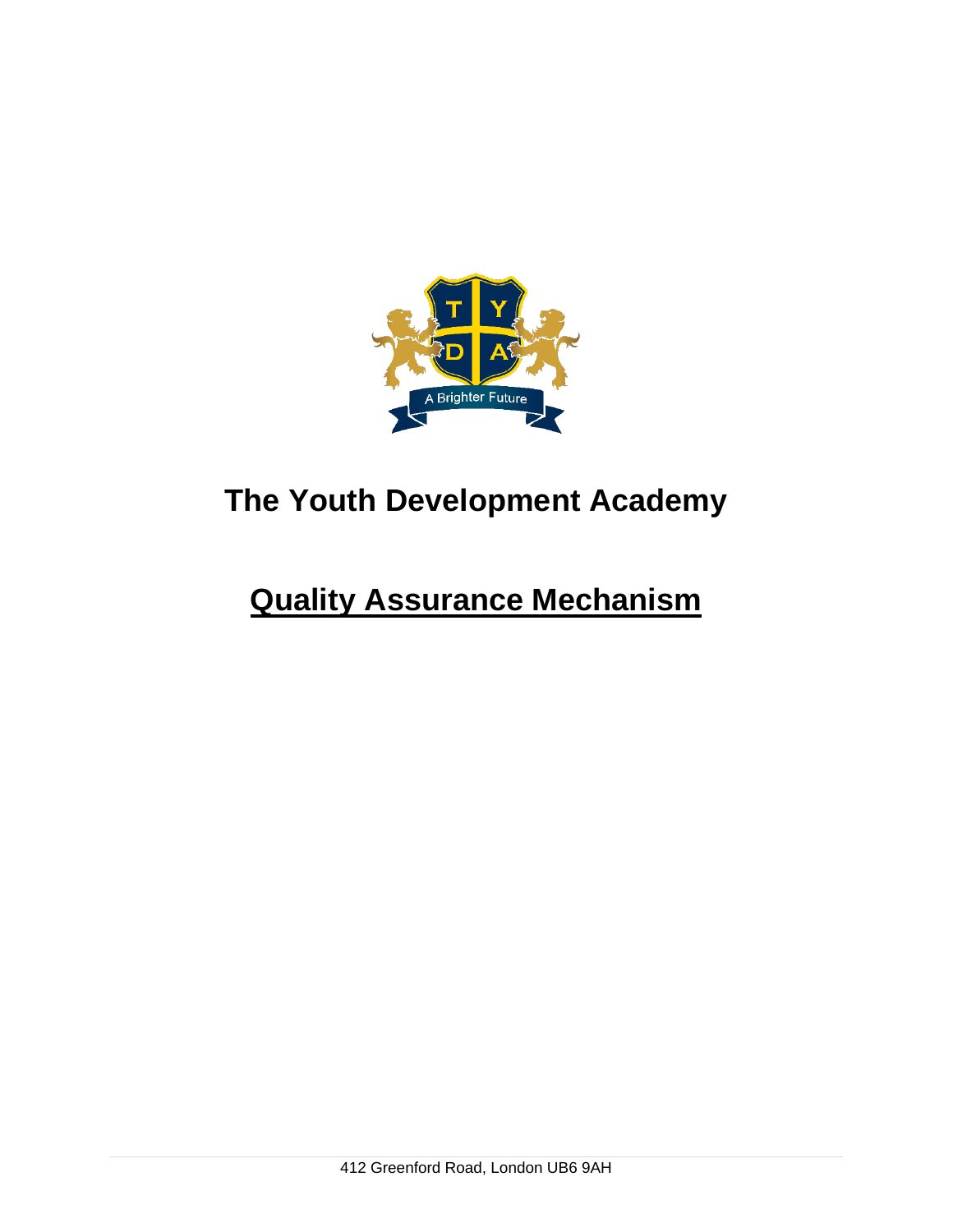### **Quality Assurance Mechanism**

#### **Introduction**

The Academy aims to provide "accessible, high quality, lifelong learning opportunities in a safe and supportive environment."

The purpose of the Quality Policy is to provide the framework and support for relevant Academy staff in aspiring to this vision and mission.

#### **Key Principles**

1. The first key principle specific to the Quality Policy is that staff, students and other stakeholders have a vital role to play in evaluating quality and in identifying areas for enhancement.

2. A second key principle specific to the Academic Quality Policy is that all provision should be subject to review to ensure that:

- Courses are relevant to students and other stakeholders;
- Staffing, accommodation and other resources are appropriate to deliver the provision;
- Learning and teaching approaches are appropriate;
- Assessments are valid and reliable, and carried out appropriately;
- Individual support needs are met in both delivery and assessment.

3. A third key principle specific to the Quality Policy is that internal arrangements should address the requirements of external scrutiny,

#### **Scope**

TYDA's Quality Assurance Mechanism (QAM) audits the key activities of teaching, training, learning, research and management. QAM checks how the Academy maintains its own academic standards and quality. QAM reports on how they meet their responsibilities, identifies good practice and makes recommendation for improvement. TYDA's QAM publishes guidelines to help institutions develop effective systems to ensure students have the best learning experience.

Assure and enhance the quality of the educational and learning experience of Internal (studying at TYDA through traditional classroom teaching) and External (studying through open / virtual / distance learning – with / without the assistance of approved study centres) students.

TYDA's Education system provides pathways for new entrants to the labour market. In addition to this, students seeking higher education, self-employment or career change are also facilitated by a wide range of most modern syllabus and courses offered at TYDA.

Any qualifications under the TYDA QAM can provide the foundation for progressing into higher level studies including Diploma/Certificate courses. TYDA's qualifications are designed to provide students with the competencies that employers have identified as critical to their needs. TYDA is committed to a critical examination of quality and related issues in education and training.

TYDA devotes itself to the dissemination of best practice for consistent improvement in education and training through effective and efficient management of change. TYDA frequently invites insights into the perceptions and opinions of quality in education of a number of stakeholders to gain a balanced view. TYDA seeks to contribute to developing effective strategies to deal with the complex and uncertain environment in which education now operates. The aim is to compare and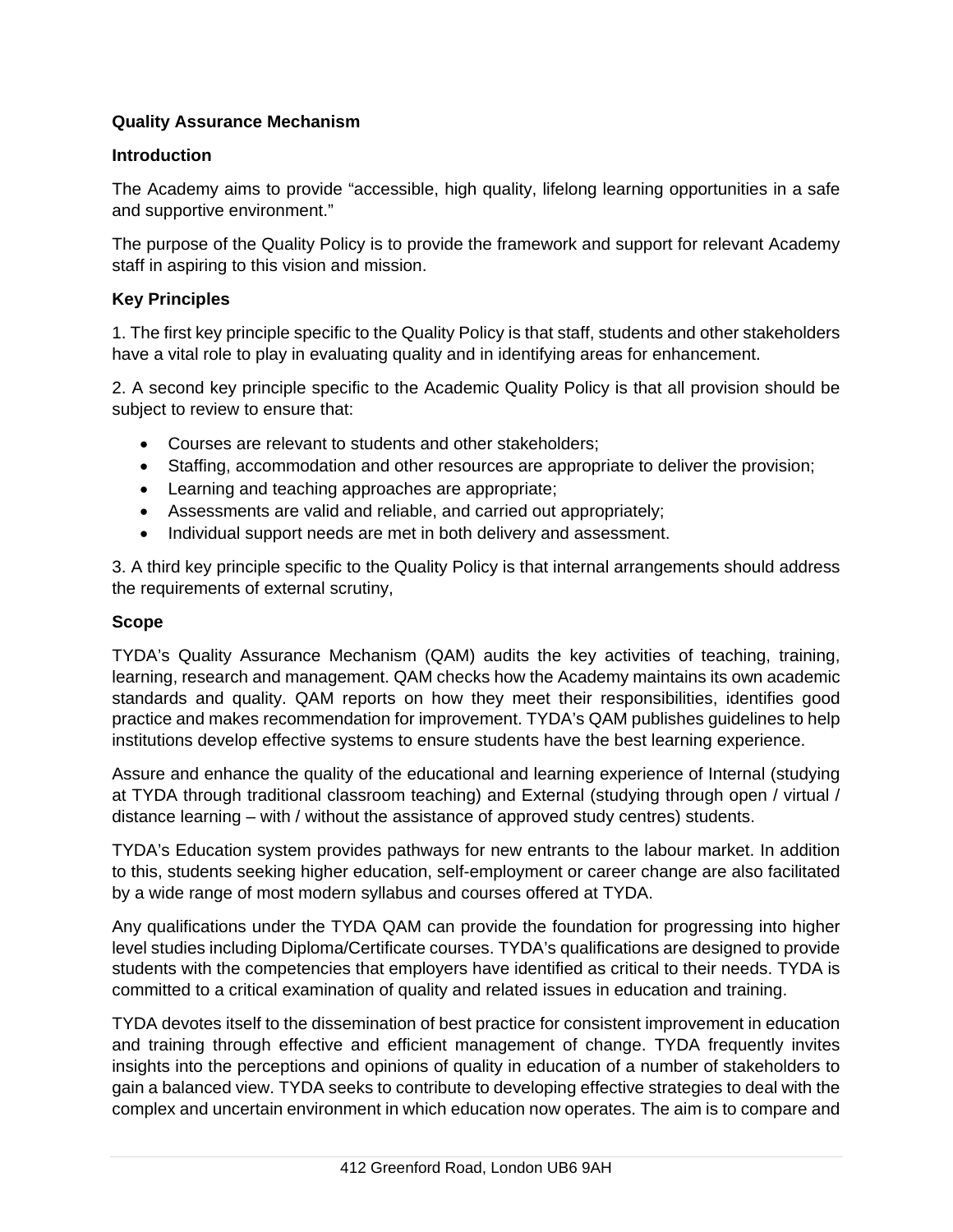evaluate perceptions of quality of education by a number of stakeholders. TYDA's Quality assurance mechanism is effective and efficient because it analyses from both ways i.e. internal and external quality assurance of education; and finally tries to match TYDA's internal resources with the demands of external environment before its competitors.

TYDA will equally applies to all modes of delivering instruction: Traditional Classroom Teaching, Open Learning, Virtual / Distance Learning OR a combination of the above. Academy's QAM performs this task through a variety of mechanisms:

- Ensuring control and consistency in standardization of quality education and training.
- Frequent Faculty development and training programs.
- Intercampus Exchange of Students and Teachers programs.
- Feedback through Open and Closed ended questionnaires and group discussions.
- Revision / upgrading of Courses through constant Research and Development Program.
- Evaluation of internal quality assurance in all campuses
- Evaluation of specific types of educational provision system. Evaluating students' skills and competencies through a combination of written examinations, individual / group assignments, presentations, viva and projects.

The centralized students' evaluation system is developed and constantly monitored by a team of highly qualified, experienced and professional faculty members, each a specialist in their subject and industry. The Academy is responsible for the quality of its own educational and training provision under the guidelines of the awarding organisation.

Internal Quality Assurance Mechanism at the Campus Level.

- To constitute a syllabus evaluation committee comprising a highly qualified team of professionals to ensure quality of education and standardization.
- Assignment Evaluation Committee.
- Exemption Evaluation and Awarding Committee
- Examination / Certificate Diploma Awarding Recommendation Committee.

## **External Quality Assurance Mechanism at the Organizational Level**

The Academy's QAM is responsible for conducting external quality assurance and performs this task through different types of evaluations and other assessment methods. All quality assessments are carried out by panels of independent external experts.

Carry out comparative study coupled with volumetric analysis and sample evaluations with the purpose of investigating, assessing and developing the quality of education in TYDA

The Academy's Qualifications Framework also ensures that only accredited qualifications are delivered. The Academy has comprehensive quality assurance mechanisms embedded in its education system at both campus and at institutional level. The Academy is self-accrediting and operates within a framework of autonomy and accountability. The Academy provides its students with quality assurance and high levels of on-going support. The Academy's Quality Assurance Mechanism also controls, monitors, reviews and provides advice on quality assurance processes in the vocational education and training system and at the same time ensures that the system provides quality training that is relevant to industry.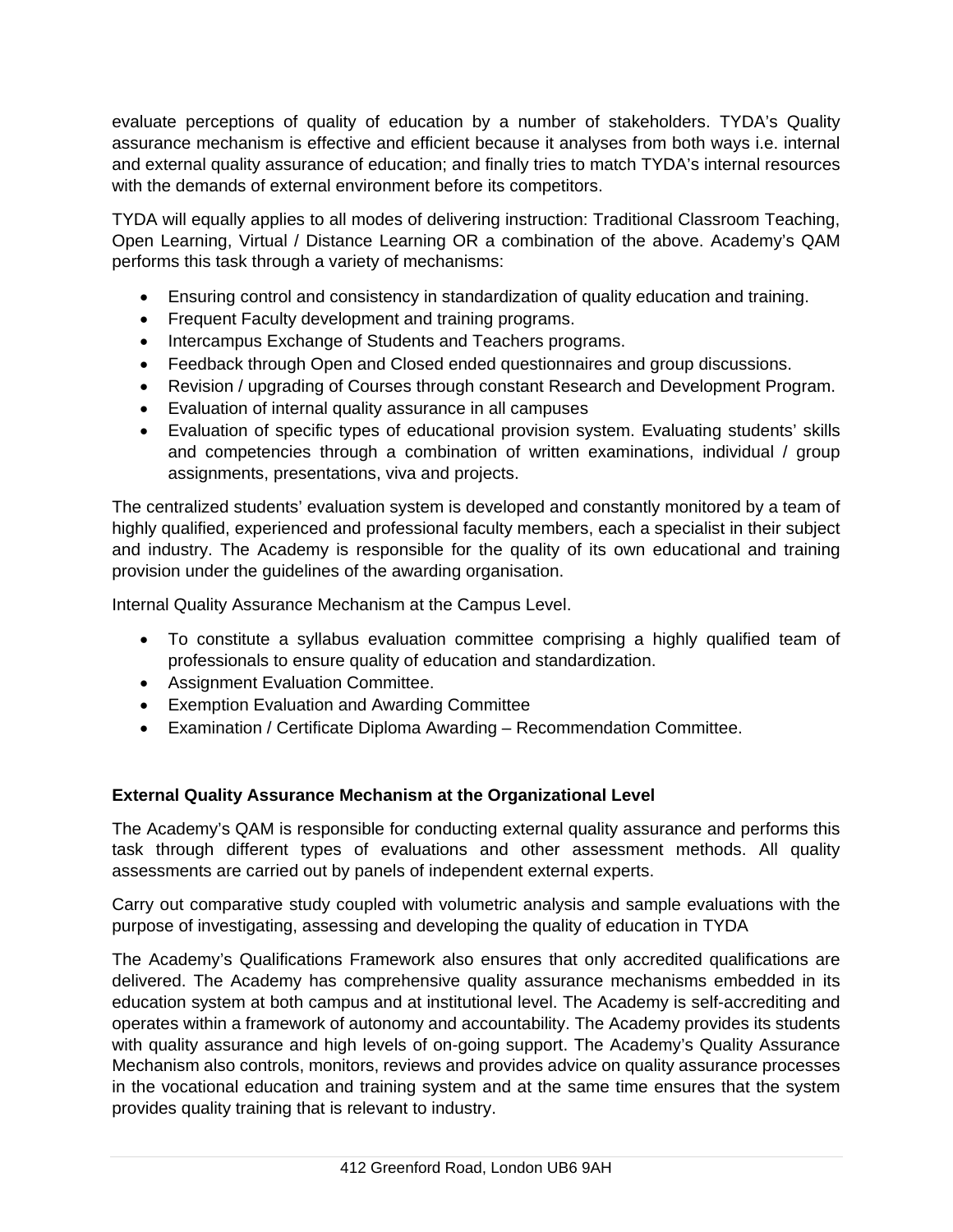